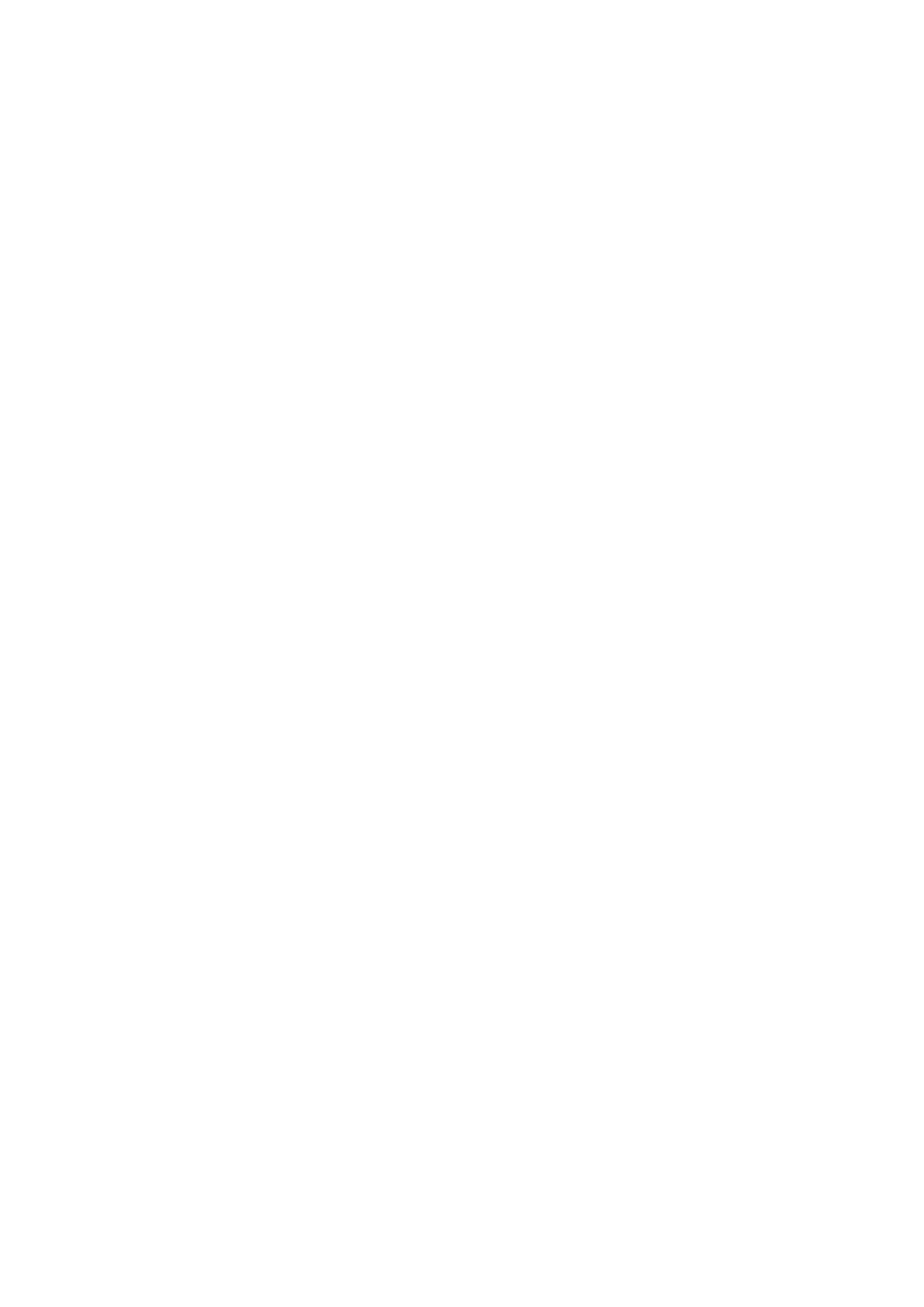![](_page_2_Picture_0.jpeg)

# **Auckland Monthly**

June 2022

Spatial Analysis and Modelling Team

Research and Evaluation Unit

For general enquiries please contact Andrew Price, Senior Spatial Analyst

Email: [Andrew.Price@aucklandcouncil.govt.nz](mailto:Andrew.Price@aucklandcouncil.govt.nz)

ISSN 2815-732X

© 2022 Auckland Council, New Zealand Auckland Council disclaims any liability whatsoever in connection with any action taken in reliance of this document for any error, deficiency, flaw or omission contained in it.

This document is licensed for re-use under th[e Creative Commons Attribution 4.0 International](https://creativecommons.org/licenses/by/4.0)  [licence.](https://creativecommons.org/licenses/by/4.0)

In summary, you are free to copy, distribute and adapt the material, as long as you attribute it to the Auckland Council and abide by the other licence terms.

![](_page_2_Picture_11.jpeg)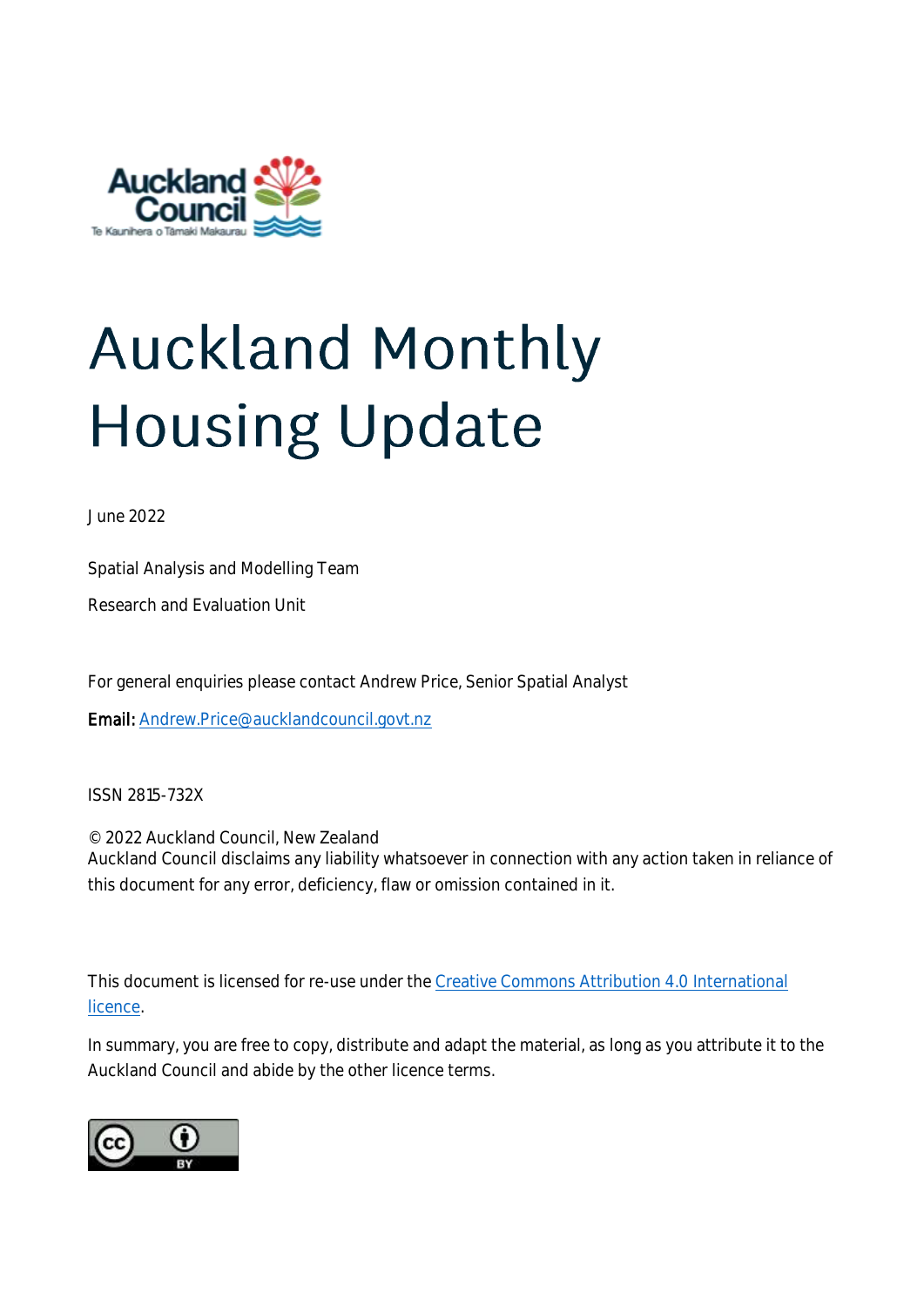### <span id="page-3-0"></span>Table of contents

| $\mathbf{1}$   |                                                                               |  |
|----------------|-------------------------------------------------------------------------------|--|
| $\overline{2}$ |                                                                               |  |
| 3              |                                                                               |  |
| 4              |                                                                               |  |
| 5              | Dwellings consented on Kainga Ora or Tamaki Regeneration Company owned land 6 |  |
| 6              |                                                                               |  |
| $\overline{7}$ |                                                                               |  |
| 8              |                                                                               |  |
| 9              |                                                                               |  |
| 10             |                                                                               |  |
| 11             |                                                                               |  |
| 12             |                                                                               |  |
| 13             |                                                                               |  |
| 14             |                                                                               |  |
| 15             |                                                                               |  |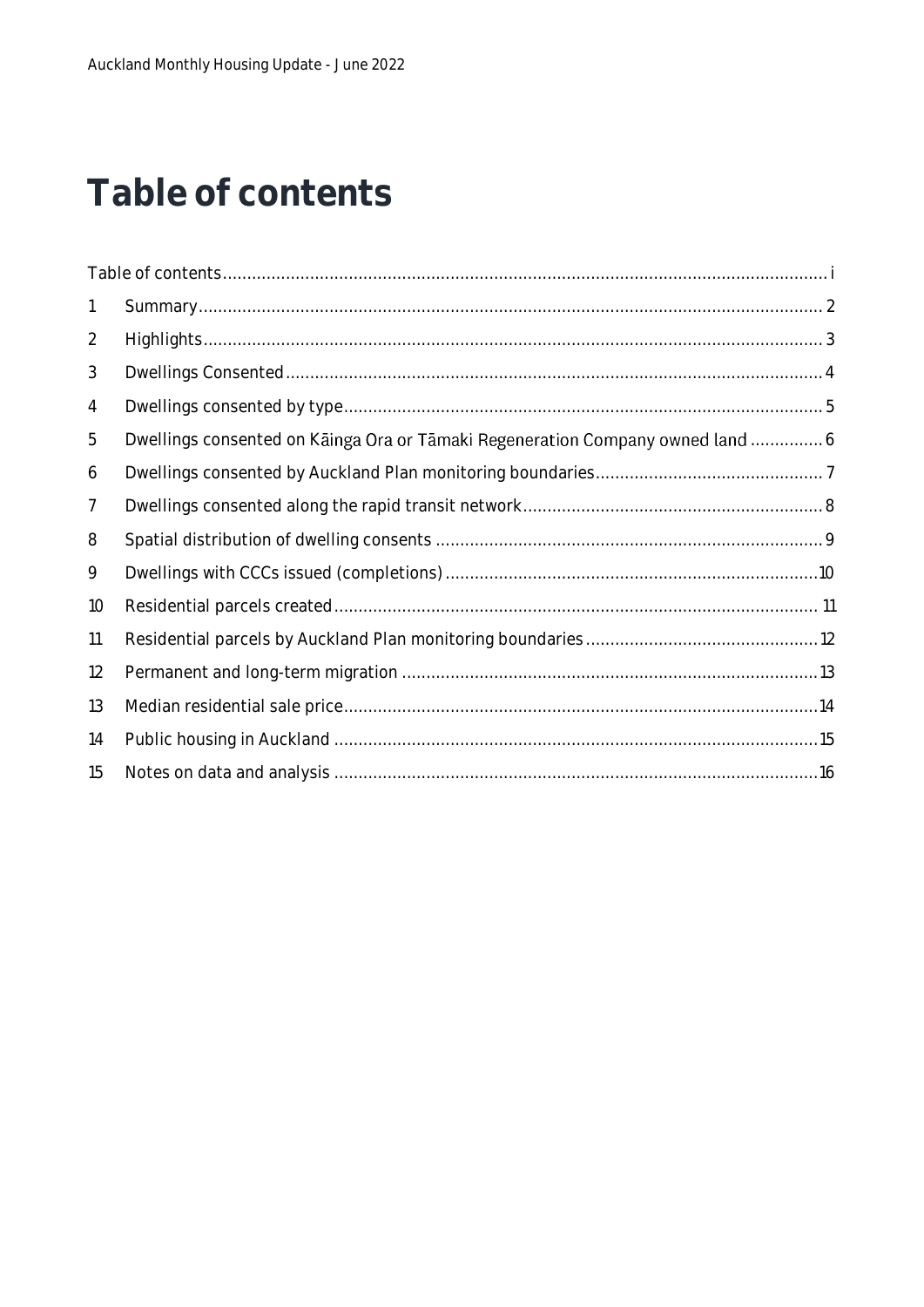### <span id="page-4-0"></span>**1 Summary**

Produced by the Auckland Council Research and Evaluation Unit (RIMU), the Auckland Monthly Housing Update brings together a number of significant Auckland housing related statistics.

The report includes:

- dwellings consented, by type, and with CCCs issued
- residential parcels created, and inside Auckland Plan monitoring boundaries 2010 Metropolitan Urban Limit (MUL) and Rural Urban Boundary (RUB)
- permanent and long-term migration
- median residential sales price
- public housing supply and demand in Auckland.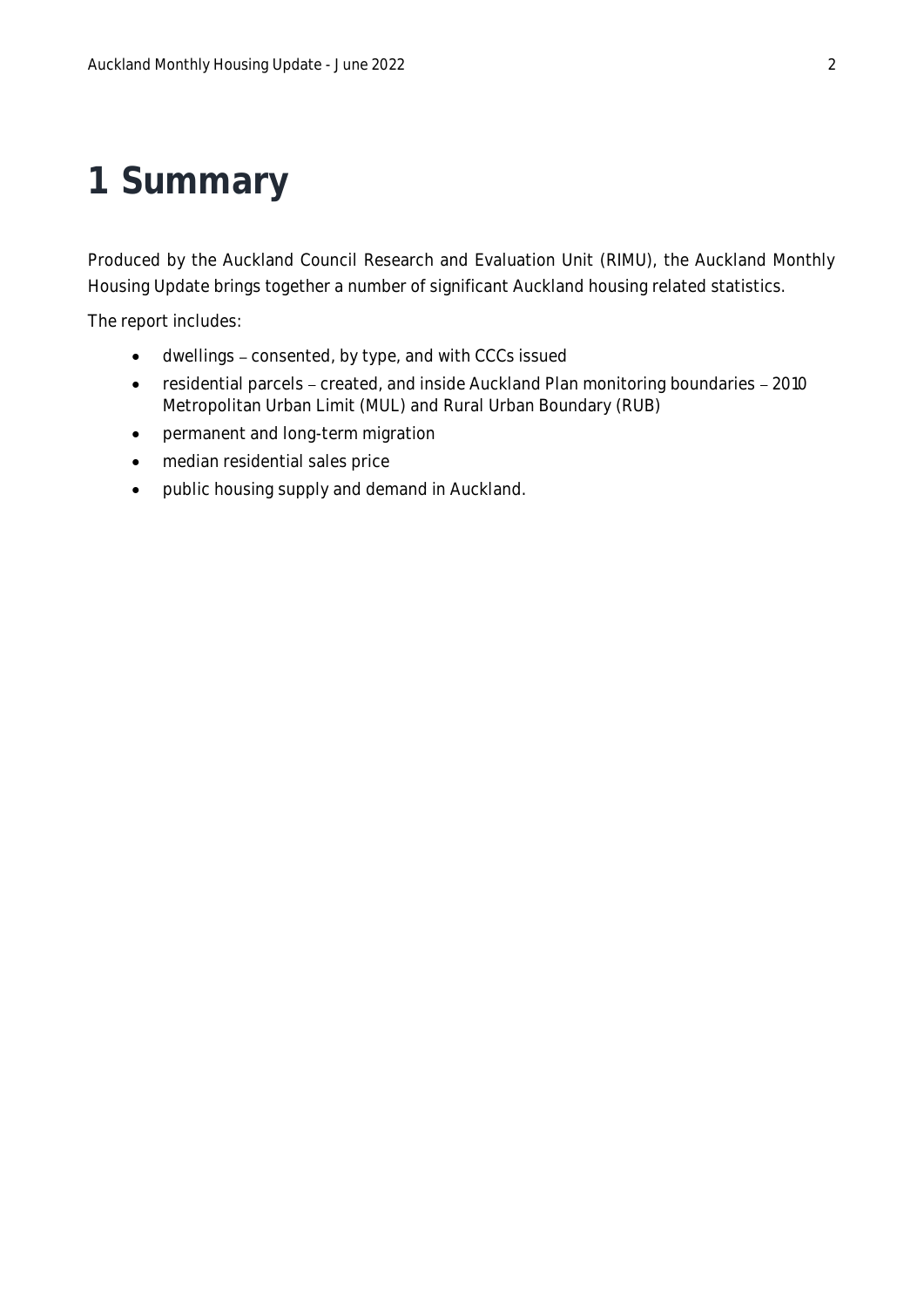### <span id="page-5-0"></span>**2 Highlights**

- 1614 dwellings were consented in April 2022.
- In the year ending April 2022, 21,468 dwellings were consented in the region.
- 26 per cent of new dwellings consented in April 2022 were houses, 10 per cent were apartments and 64 per cent were townhouses, flats, units, retirement village units, or other types of attached dwellings.
- 32 dwellings were consented on Kainga Ora or Tamaki Regeneration Company owned land in April 2022.
- 1480 of dwellings consented in April 2022 were inside the RUB. Over the past 12 months, 93 per cent of new dwellings consented were inside the RUB.
- 19 per cent of dwellings consented were inside the 1500m walking catchments of the rapid transit network in April 2022.
- 919 dwellings were 'completed' by having a Code Compliance Certificate (CCC) issued in April 2022.
- In the year ending April 2022, 13,059 dwellings had a CCC issued.
- 631 new residential parcels under 5000m<sup>2</sup> were created in May 2022.
- $\bullet$  In the past 12 months, 10,073 new residential parcels under 5000 $\mathrm{m}^2$  were created an average of 839 each month.
- In May 2022, 627 new residential parcels of all sizes were created inside the RUB.
- Long-term arrivals in March 2022 were 2879.
- 672 public housing applications have been housed in the December quarter 2021.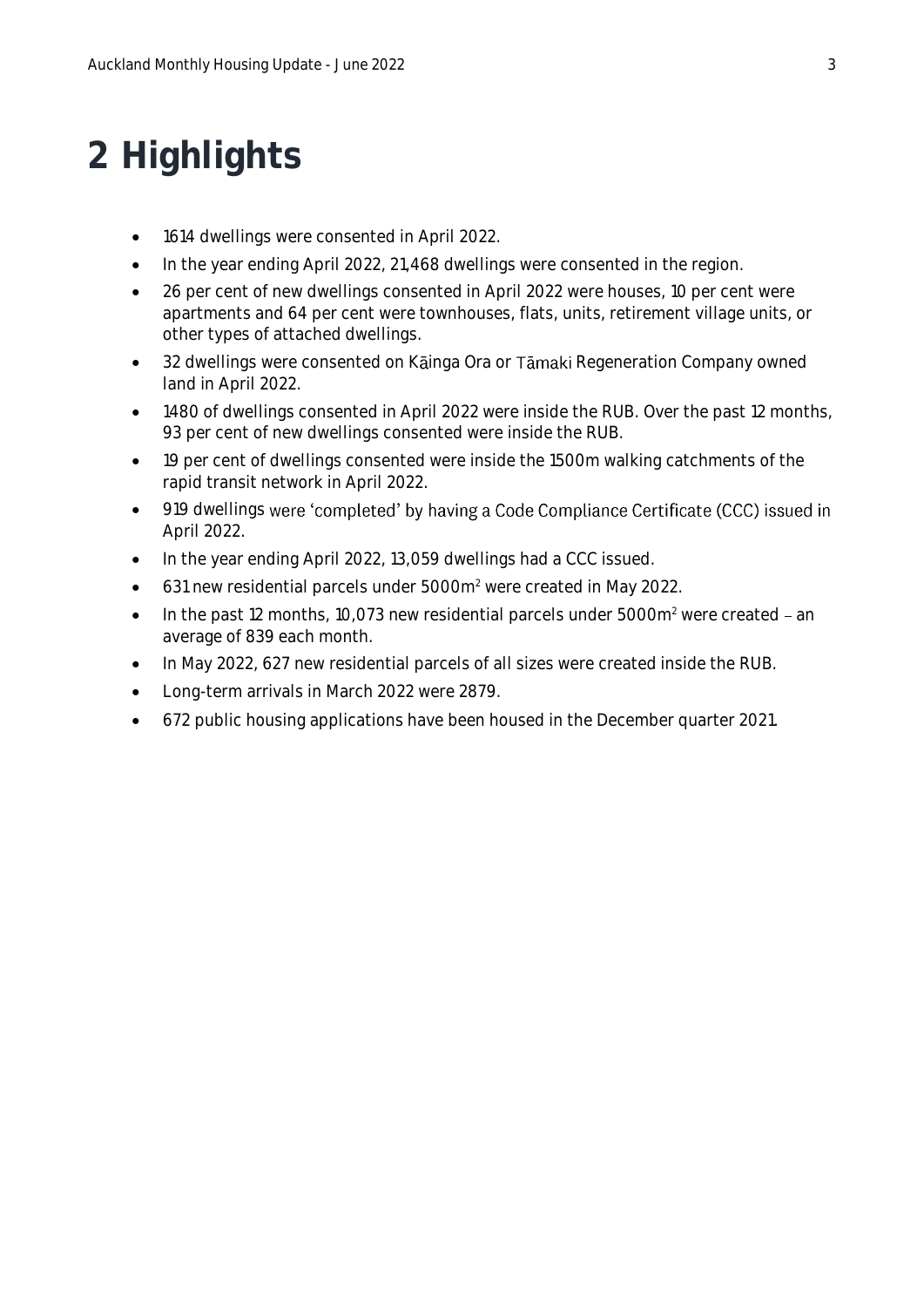### <span id="page-6-0"></span>**3 Dwellings Consented**

In April 2022, 1614 dwelling consents were issued, which saw 21,468 consents issued for the past 12 months.

| Apr 21 | Jan 22 | Feb 22 | Mar 22 | Apr 22 |
|--------|--------|--------|--------|--------|
| 1623   | 1202   | 1641   | 2313   | 1614   |

![](_page_6_Figure_4.jpeg)

**Dwellings consented**

Data source: Statistics New Zealand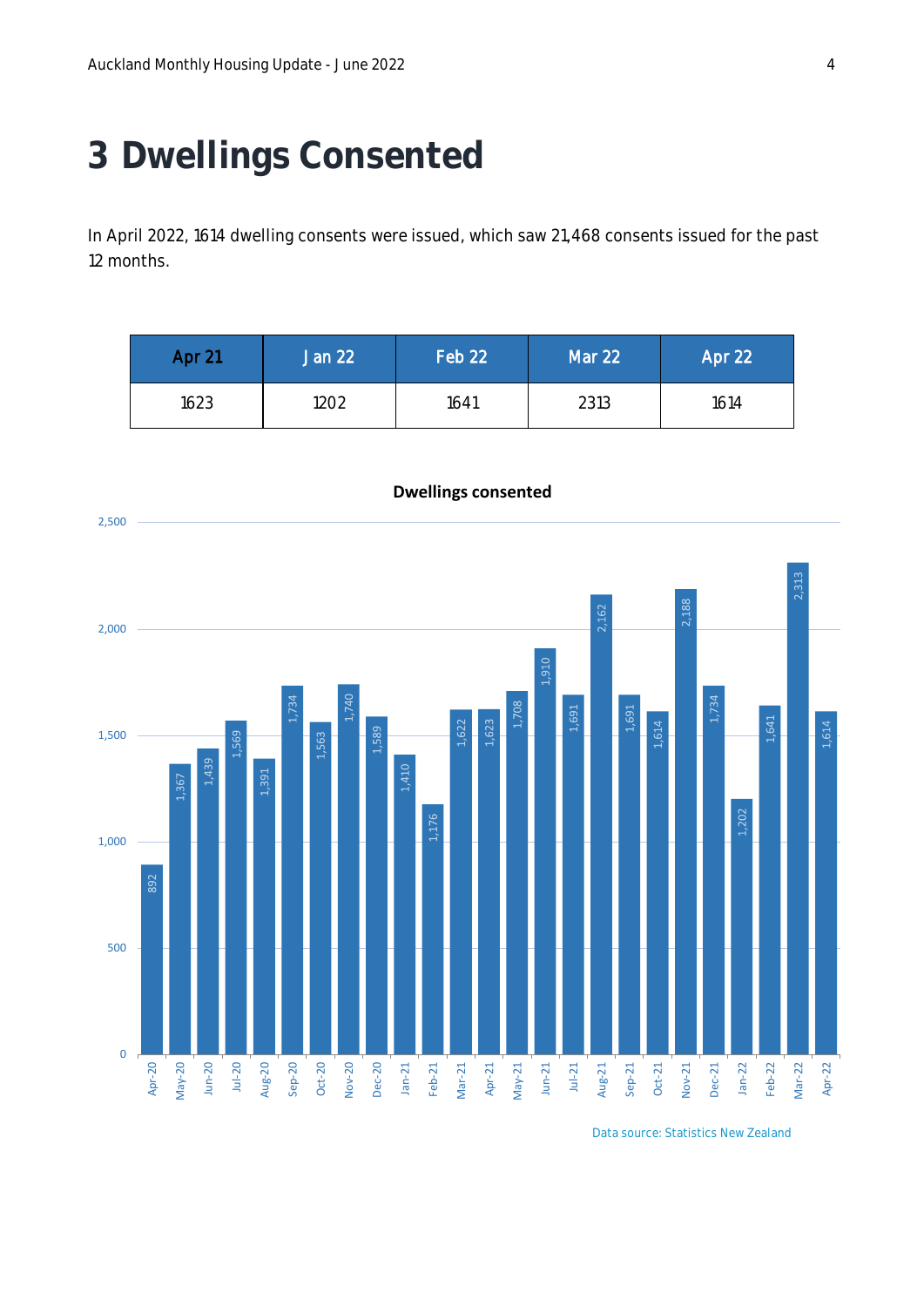### <span id="page-7-0"></span>**Dwellings consented by type**

Of all the dwellings consented in April 2022, 417 were houses, 164 were apartments, and 1033 were townhouses, flats, units, retirement village units or other types of attached dwellings.

![](_page_7_Figure_3.jpeg)

Data source: Statistics New Zealand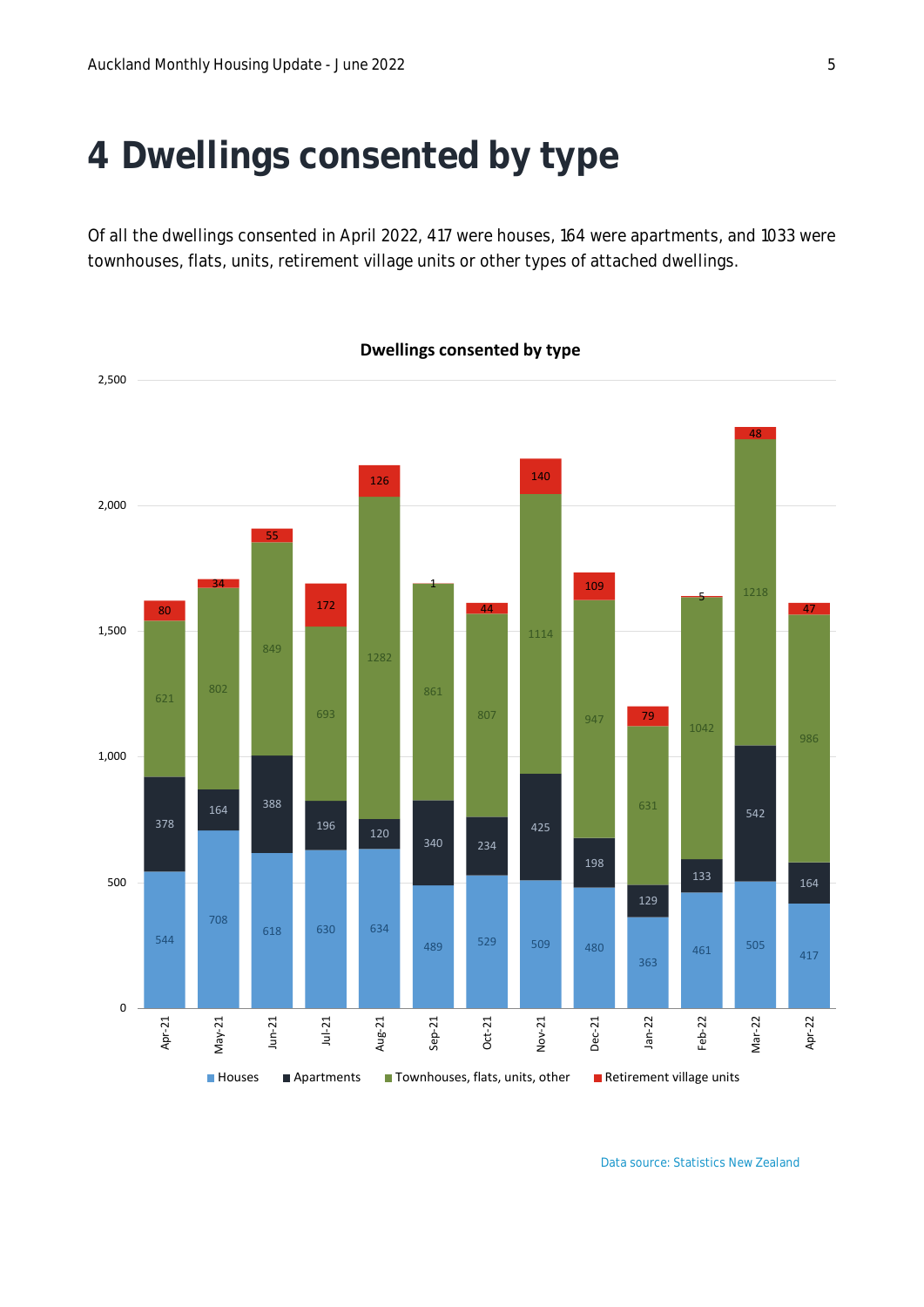### <span id="page-8-0"></span>**5 Dwellings consented on K inga Ora or Tāmaki Regeneration Company owned land**

In April 2022, 32 dwellings (2 per cent of total dwellings consented) were consented on Kainga Ora (KO) or Tāmaki Regeneration Company (TRC) owned land. These included 12 apartment units, 2 houses and 18 townhouses, flats, and other attached dwelling types.

|                                            | Apr 21 | <b>Jan 22</b> | Feb 22 | Mar 22 | Apr 22 |
|--------------------------------------------|--------|---------------|--------|--------|--------|
| Number of KO/TRC dwellings<br>consented    | 136    | 79            | 130    | 314    | 32     |
| Percentage of total dwellings<br>consented | 8%     | 7%            | 8%     | 14%    | 2%     |

![](_page_8_Figure_4.jpeg)

#### **Dwellings consented by type (KO/TRL land)**

Data sources: Statistics New Zealand and Auckland Council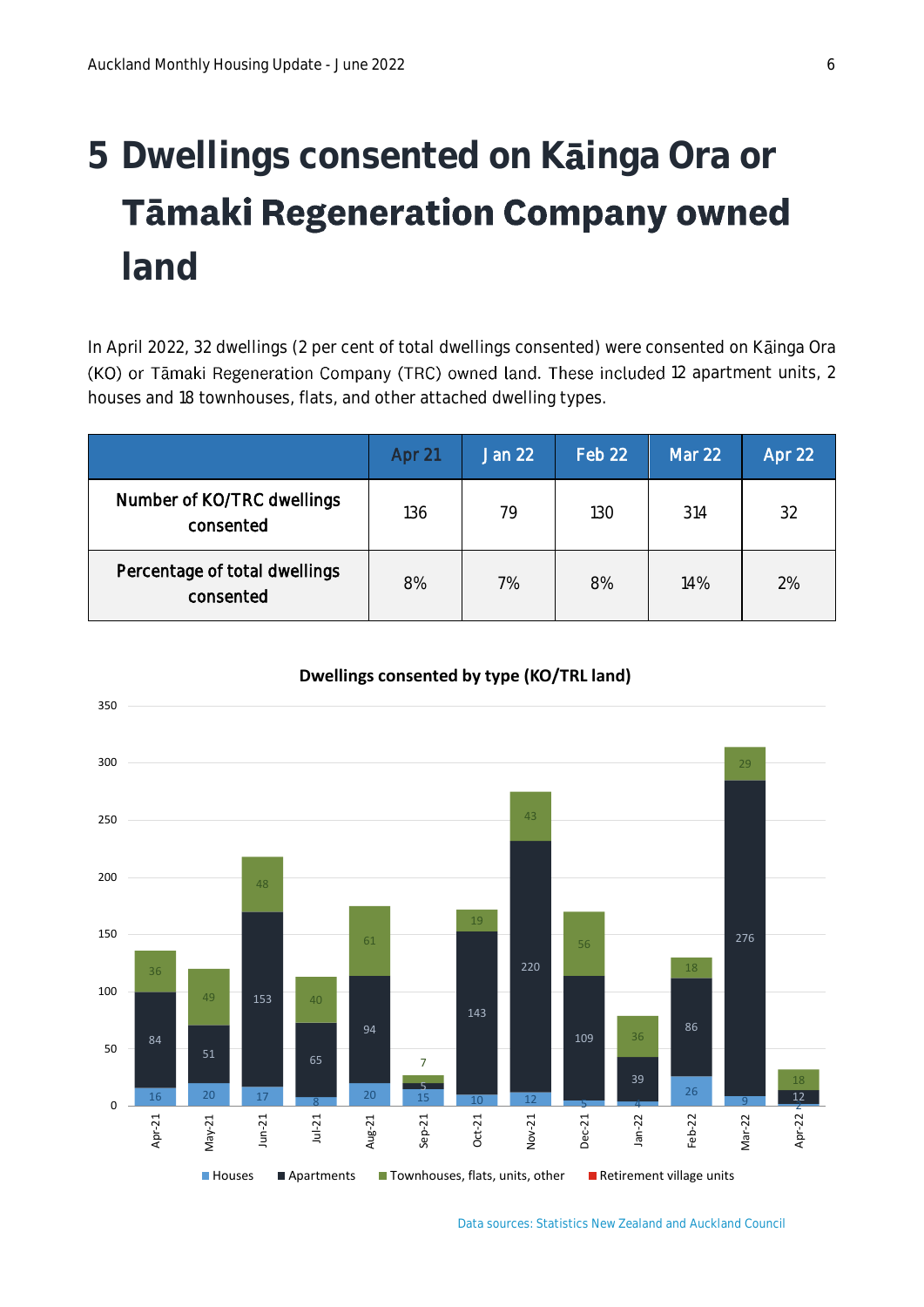### <span id="page-9-0"></span> **Dwellings consented by Auckland Plan monitoring boundaries**

In April 2022, 1294 dwellings consented were inside 2010 MUL and a total of 1480 dwellings consented were inside the RUB. Over the past 12 months, 93 per cent of the dwellings were consented inside the RUB.

|                             | Apr 21 | <b>Jan 22</b> | Feb 22 | Mar 22 | Apr 22 |
|-----------------------------|--------|---------------|--------|--------|--------|
| Inside 2010<br><b>MUL</b>   | 1345   | 1021          | 1397   | 1992   | 1294   |
| Between 2010<br>MUL and RUB | 175    | 130           | 157    | 193    | 186    |
| Outside RUB                 | 103    | 51            | 87     | 128    | 134    |

![](_page_9_Figure_4.jpeg)

#### **Dwellings consented by Auckland Plan monitoring boundaries**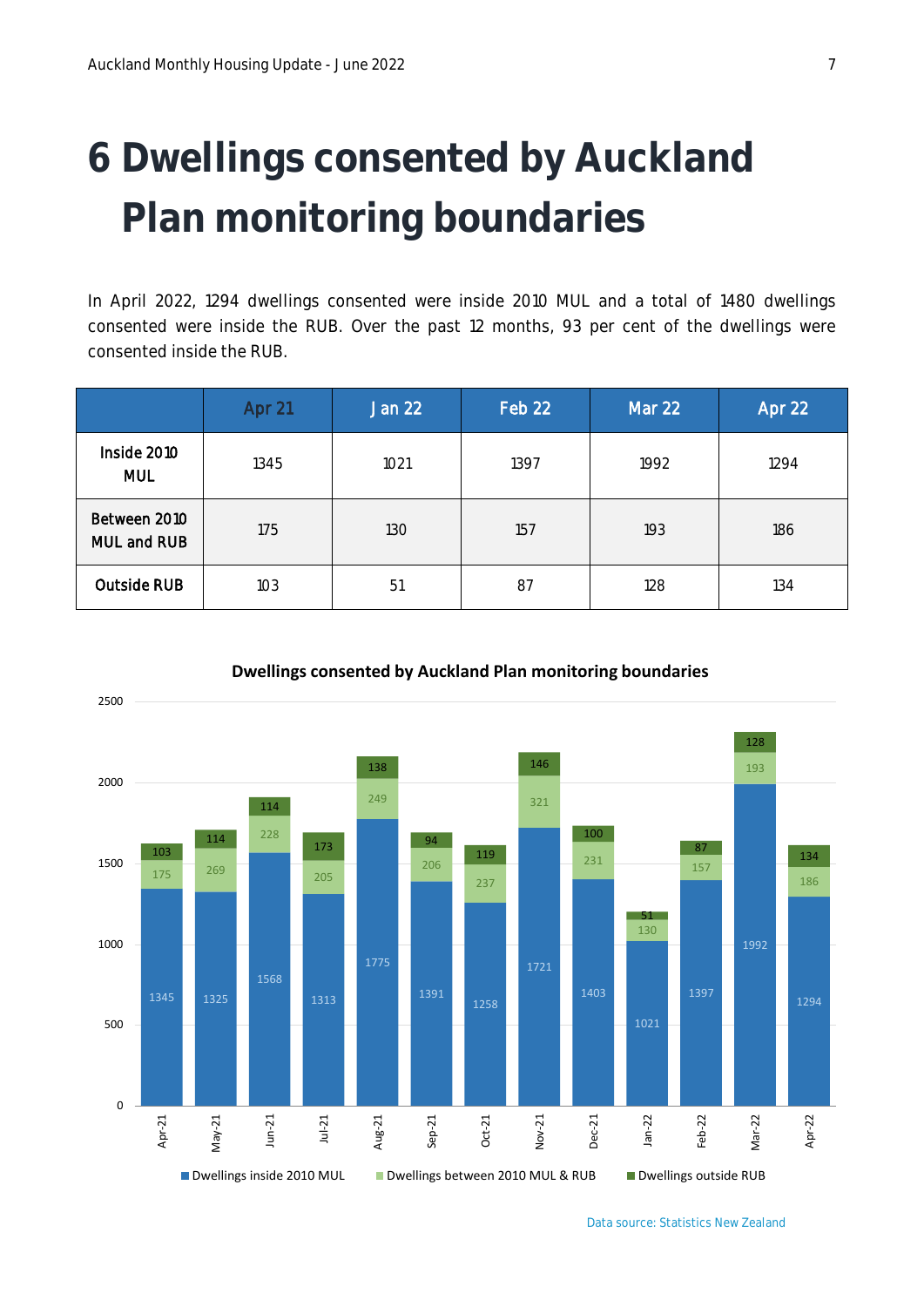### <span id="page-10-0"></span>**7 Dwellings consented along the rapid transit network**

In April 2022, 329 dwellings (19 per cent of total dwellings consented) were consented inside the rapid transit network's (RTN) 1500m walking catchments. In the last 12 months, 5250 dwellings were consented inside the 1500m RTN walking catchments.

|                                                                    | Apr 21 | <b>Jan 22</b> | Feb 22 | Mar 22 | Apr 22 |
|--------------------------------------------------------------------|--------|---------------|--------|--------|--------|
| Dwellings consented inside the<br>1500m RTN walking catchments     | 442    | 335           | 354    | 915    | 329    |
| Percentage of total dwellings<br>consented                         | 27%    | 28%           | 22%    | 40%    | 19%    |
| 12-month rolling total inside RTN<br>walking catchments            | 4751   | 4675          | 4813   | 5363   | 5250   |
| Proportion from the last 12-month<br>inside RTN walking catchments | 25%    | 24%           | 24%    | 26%    | 25%    |

![](_page_10_Figure_4.jpeg)

#### **Dwellings consented inside RTN walking catchments**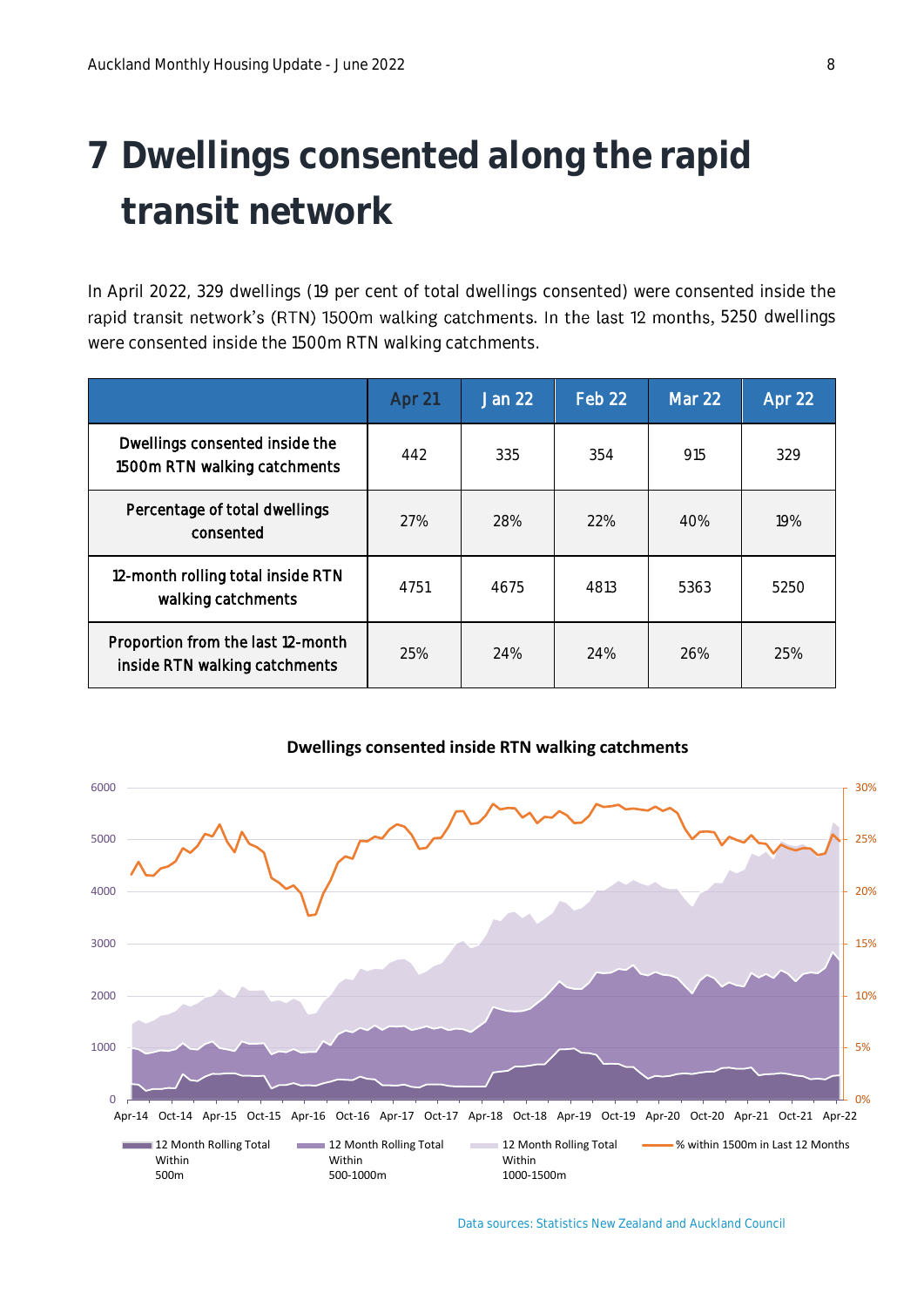### <span id="page-11-0"></span>**8 Spatial distribution of dwelling consents**

![](_page_11_Figure_2.jpeg)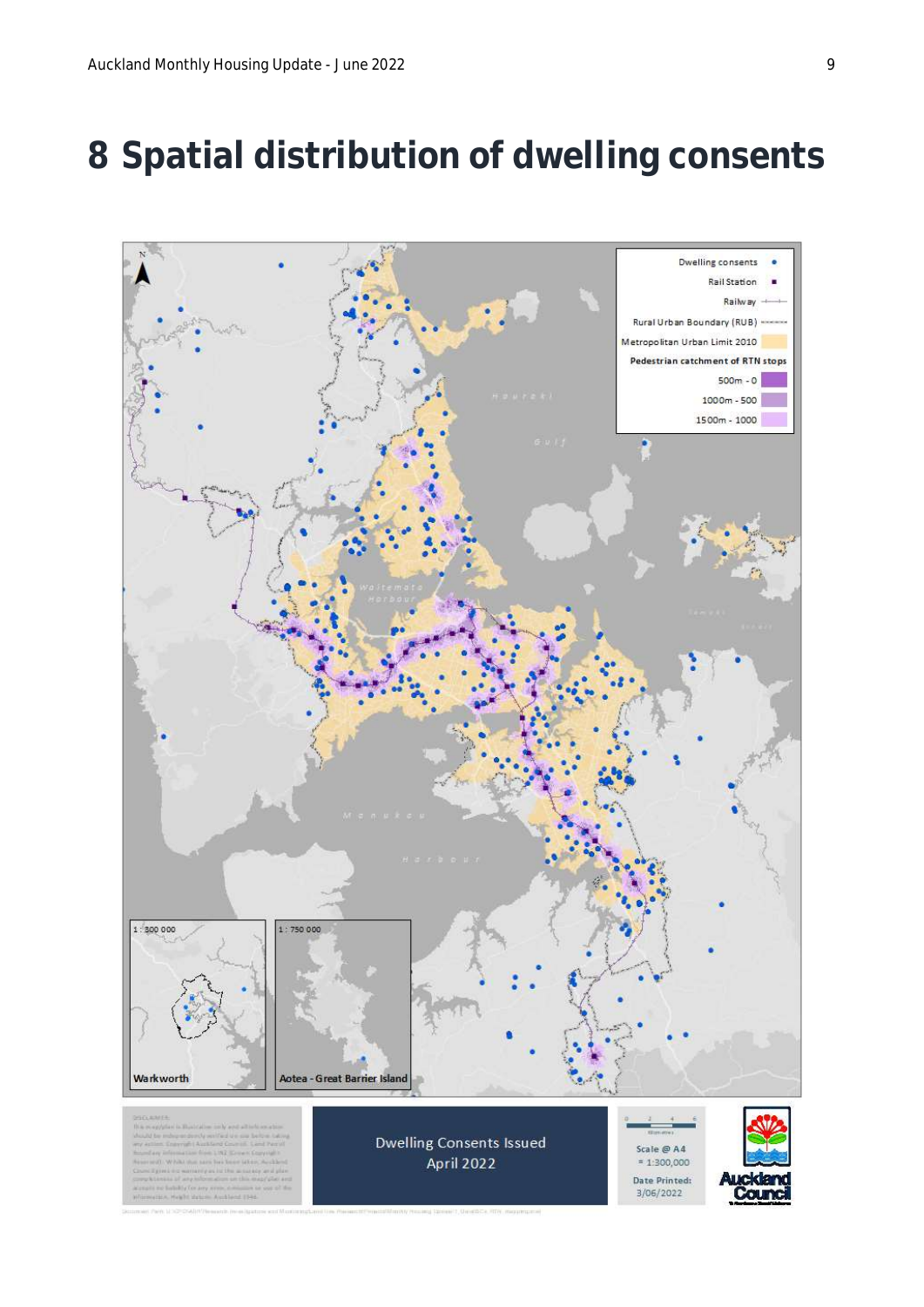### <span id="page-12-0"></span> **Dwellings with CCCs issued (completions)**

 dwelling units had received CCCs in April 2022. 85 per cent of the CCCs were issued to dwelling units that had building consents granted within the past two years.

| <b>CCCs issued</b> | Apr 21 | Jan 22 | Feb 22 | Mar 22 | Apr 22 |
|--------------------|--------|--------|--------|--------|--------|
| 0-2 years          | 881    | 603    | 914    | 1046   | 782    |
| 2-4 years          | 90     | 82     | 101    | 166    | 128    |
| 4+ years           | 19     | 4      | 8      |        |        |

![](_page_12_Figure_4.jpeg)

#### **Dwellings with CCCs issued**

Data source: Auckland Council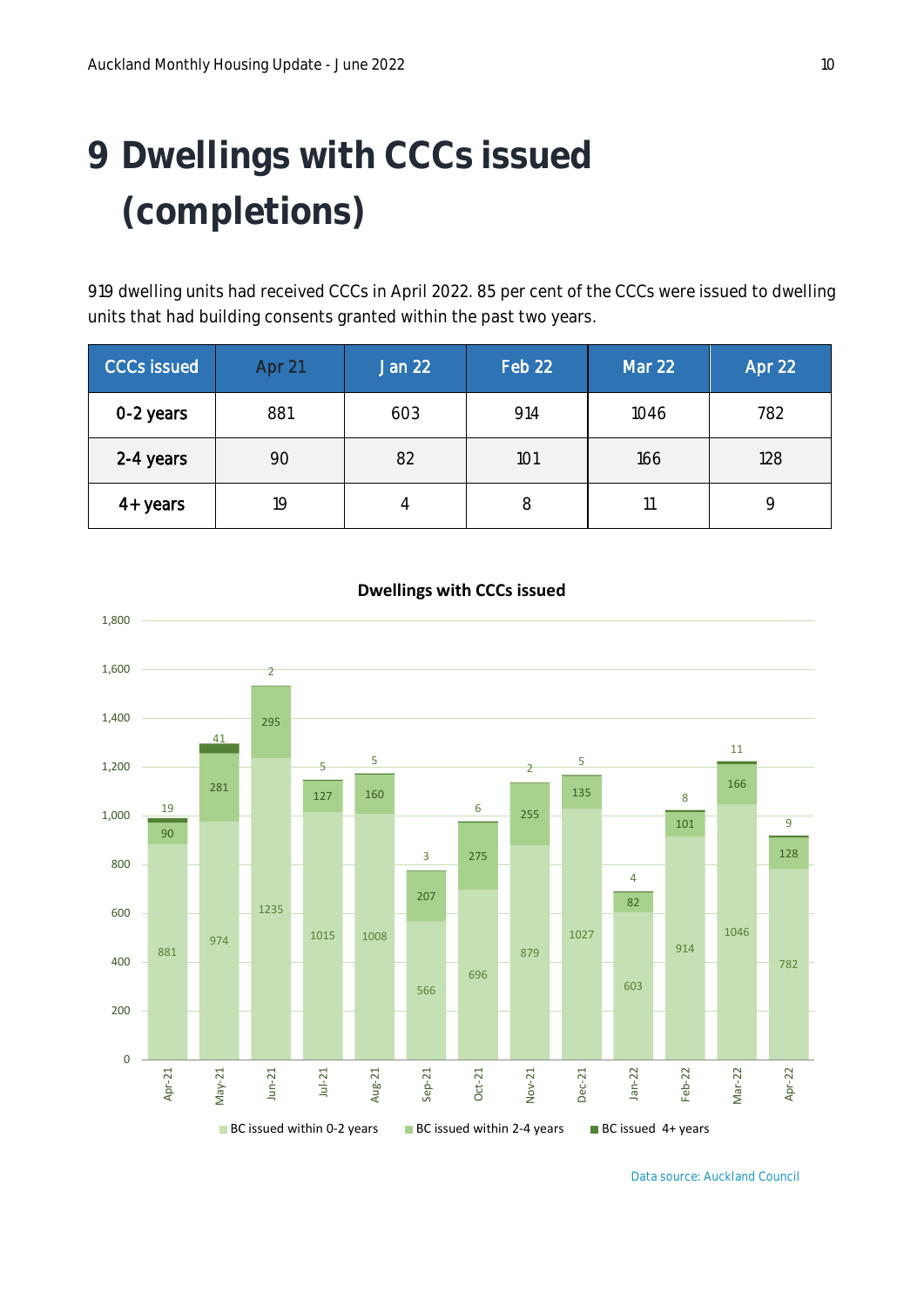### <span id="page-13-0"></span>**10 Residential parcels created**

In May 2022, the total number of residential parcels under 5000m<sup>2</sup> created was 631.

| Parcel size category                                 | May 21         | Feb 22 | Mar 22 | Apr 22         | <b>May 22</b>  |
|------------------------------------------------------|----------------|--------|--------|----------------|----------------|
| Less than 1000 $m2$                                  | 620            | 916    | 1133   | 979            | 597            |
| 1000 m <sup>2</sup> to 1999 m <sup>2</sup>           | 20             | 23     | 17     | 25             | 21             |
| 2000 m <sup>2</sup> to 2999 m <sup>2</sup>           | 8              | 11     | 6      | 5              | 9              |
| 3000 m <sup>2</sup> to 3999 m <sup>2</sup>           | $\overline{2}$ | 10     | 3      | $\overline{7}$ | $\overline{2}$ |
| 4000 m <sup>2</sup> to 4999 m <sup>2</sup>           |                | 3      |        | 3              | $\overline{2}$ |
| Total number of residential<br>parcels $<$ 5000 $m2$ | 651            | 963    | 1160   | 1019           | 631            |

#### **New residential zoned parcels (< 5000m<sup>2</sup> )**

![](_page_13_Figure_5.jpeg)

Data source: RIMU and Land Information New Zealand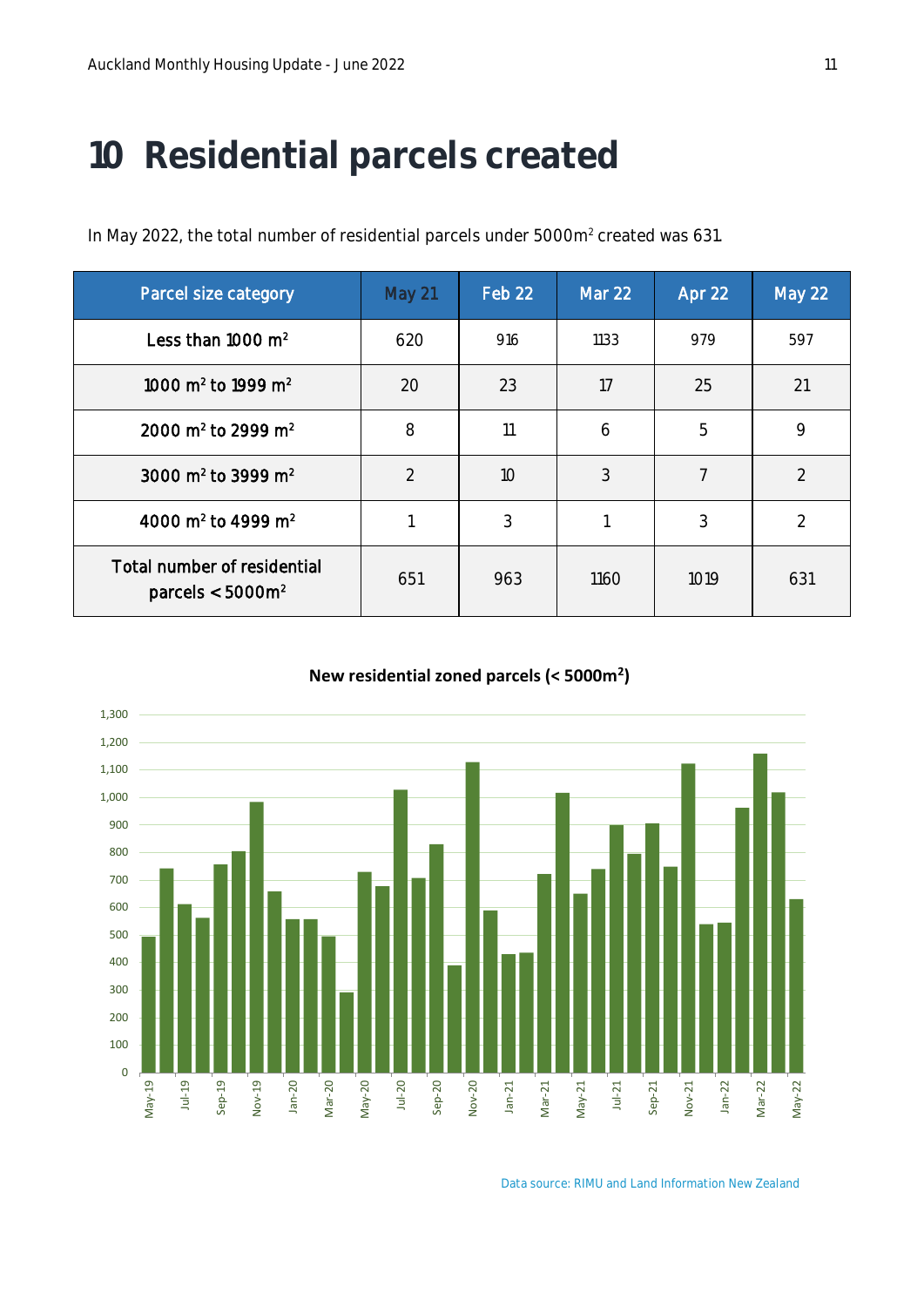### <span id="page-14-0"></span> **Residential parcels by Auckland Plan monitoring boundaries**

 of new residential parcels of all sizes created in May 2022 were inside 2010 MUL and a total of new residential parcels were inside the RUB.

|                             | May 21 | Feb 22 | <b>Mar 22</b> | Apr 22 | May 22 |
|-----------------------------|--------|--------|---------------|--------|--------|
| Inside 2010<br><b>MUL</b>   | 526    | 875    | 1074          | 935    | 523    |
| Between 2010<br>MUL and RUB | 97     | 40     | 87            | 81     | 81     |
| <b>Outside RUB</b>          | 40     | 60     | 4             | 23     | 13     |

![](_page_14_Figure_4.jpeg)

#### **Residential parcels created by Auckland Plan monitoring boundaries**

Data source: RIMU and Land Information New Zealand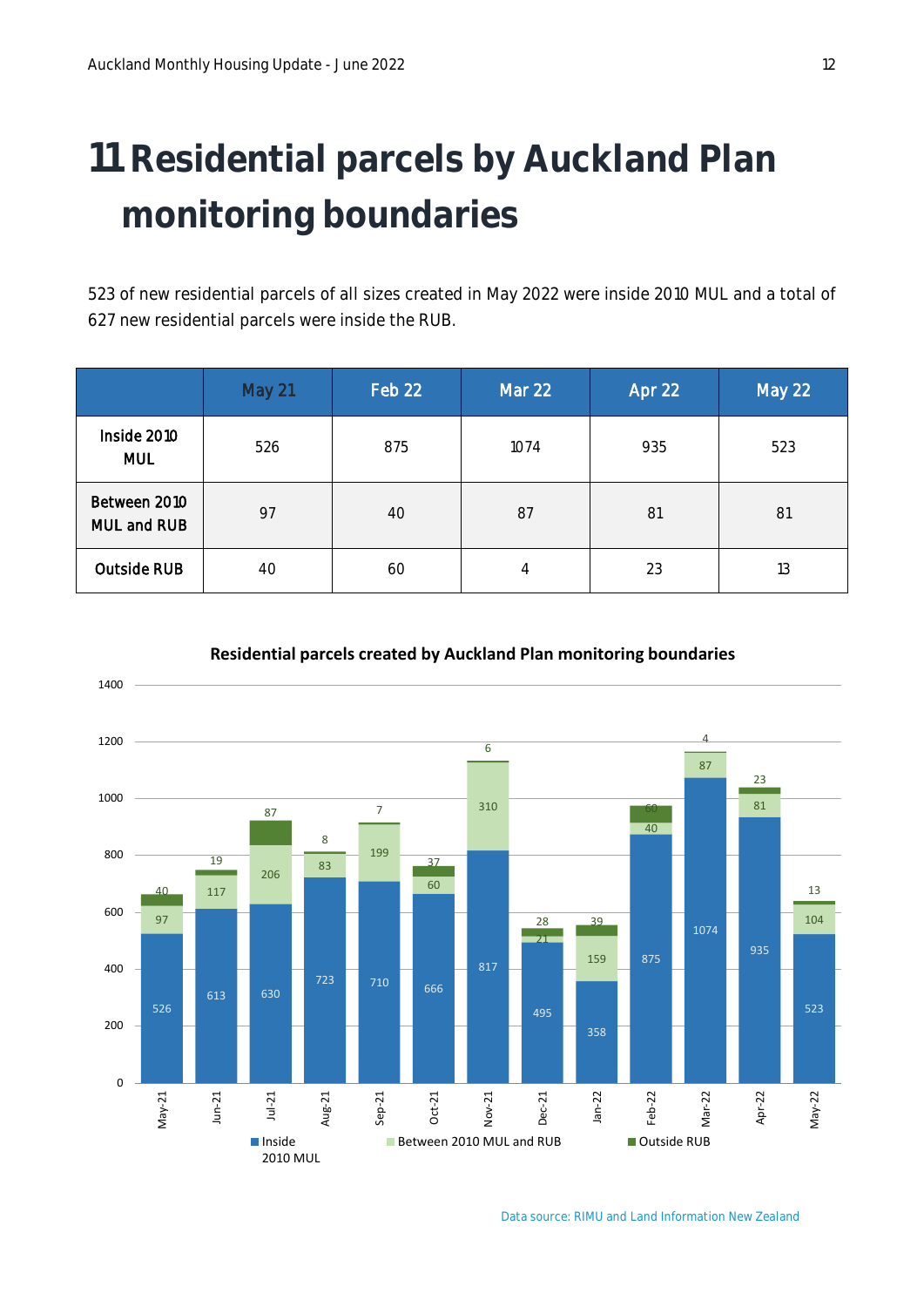### <span id="page-15-0"></span>**12 Permanent and long-term migration**

Long-term arrival number in March 2022 was 2879. Net migration to Auckland data was not available because the requirement for passengers to complete departure cards stopped in November 2018. A new methodology was developed by Statistics New Zealand, however, no regional output was released at the time this monitoring report was produced.

|                   | <b>Mar 21</b> | <b>Dec 21</b> | Jan 22 | Feb 22 | Mar 22 |
|-------------------|---------------|---------------|--------|--------|--------|
| <b>Arrivals</b>   | 1814          | 2012          | 1315   | 949    | 2879   |
| <b>Departures</b> | N/A           | N/A           | N/A    | N/A    | N/A    |
| Net Change        | N/A           | N/A           | N/A    | N/A    | N/A    |

![](_page_15_Figure_4.jpeg)

#### **Permanent and long-term arrivals in Auckland** *(last five years)*

Data source: Statistics New Zealand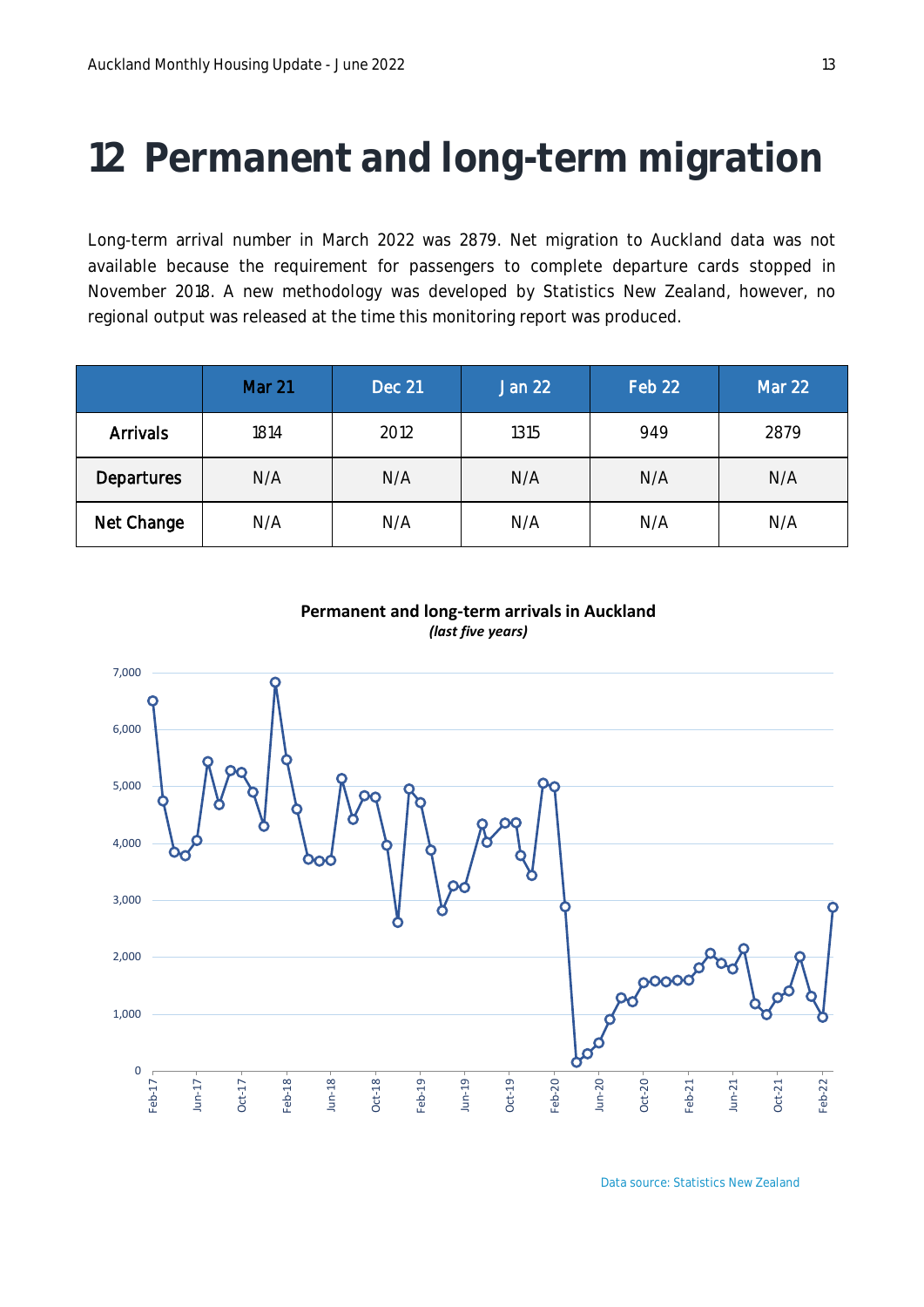### <span id="page-16-0"></span>**13 Median residential sale price**

The median residential sales price from REINZ in April 2022 was \$1,170,000. The District Valuation Roll (DVR) median sales price in April 2022 is \$1,125,900 based on 293 currently reported sales.

| Data source              | Apr 21      | Jan 22      | Feb 22      | <b>Mar 22</b> | Apr 22      |
|--------------------------|-------------|-------------|-------------|---------------|-------------|
| <b>REINZ</b>             | \$1,120,000 | \$1,200,000 | \$1,190,000 | \$1,200,000   | \$1,170,000 |
| $DVR$ sales <sup>1</sup> | \$1,121,000 | \$1,150,000 | \$1,196,500 | \$1,150,000   | \$1,125,900 |
| Count of DVR<br>sales    | 2854        | 916         | 1513        | 1376          | 293         |

![](_page_16_Figure_4.jpeg)

**Median residential sale price** *(Last 3 years)*

Data source: Real Estate Institute of New Zealand and Auckland Council

<sup>&</sup>lt;sup>1</sup> Back data has been updated to reflect the latest sales records captured in council's District Valuation Roll database. Although conveyancers are required to inform council within 30 days after transactions have occurred, the monitoring team has identified the reporting process has not been thoroughly implemented. It should be noted that there is no penalty if a conveyancer fails to report to council within the 30-day period. As a result, the reporting lag varies from as short as one working day to as long as six months.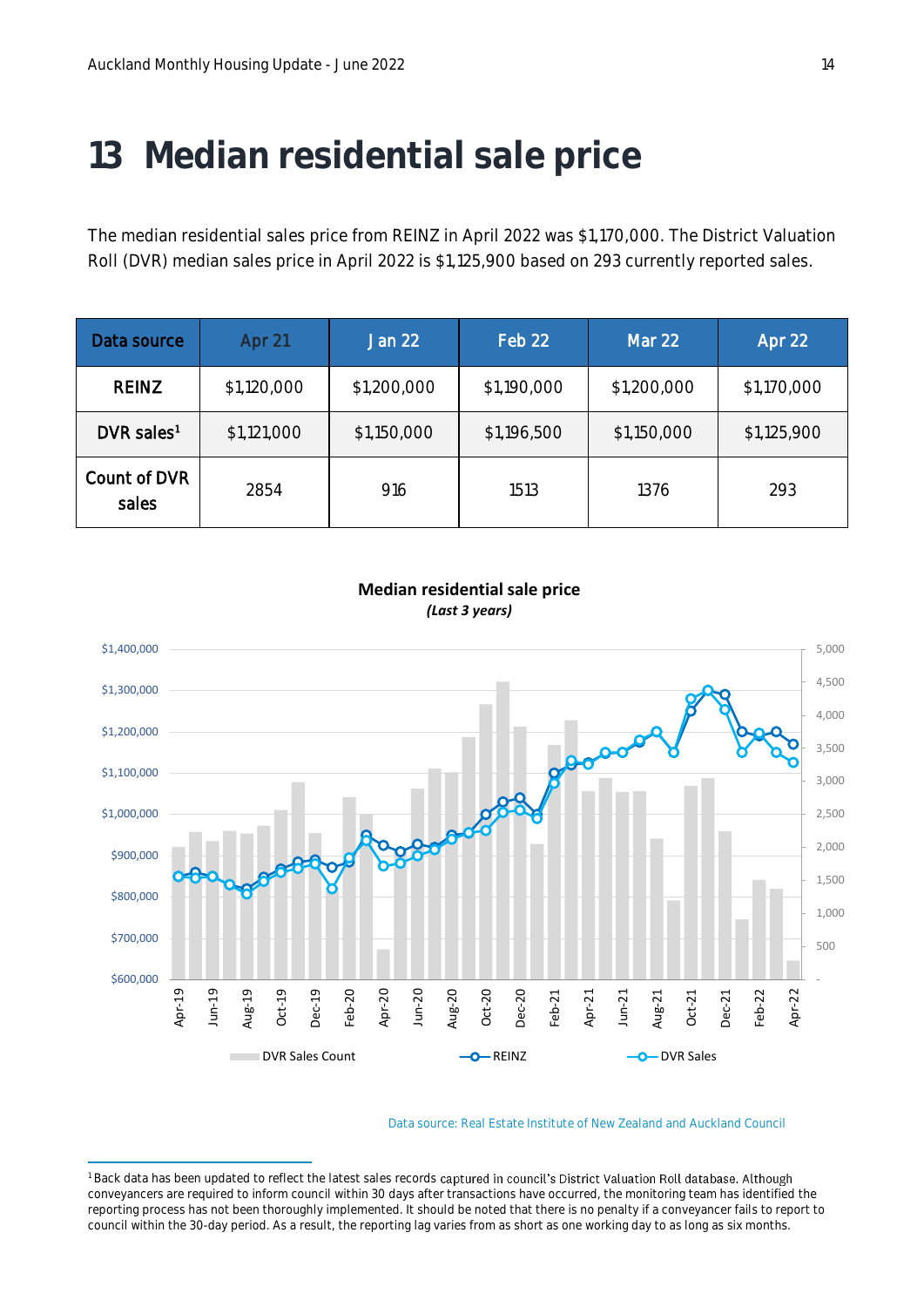### <span id="page-17-0"></span>**14 Public housing in Auckland**

This section provides an overview of public housing demand and supply in Auckland region. These data are collected and distributed by the Ministry of Housing and Urban Development on a quarterly basis. In the December quarter 2021, 672 public housing applications have been housed with Kainga Ora or with a Community Housing Provider.

|                                                    | December<br>quarter<br>2020 | March<br>quarter<br>2021 | June<br>quarter<br>2021 | September<br>quarter<br>2021 | <b>December</b><br>quarter<br>2021 |
|----------------------------------------------------|-----------------------------|--------------------------|-------------------------|------------------------------|------------------------------------|
| Public housing stock                               | 34,281                      | 34,584                   | 34,743                  | 35,064                       | 35,192                             |
| Public housing register -<br>housing register (top | 8043                        | 8377                     | 8386                    | 8377                         | 8471                               |
| row) and transfer<br>register (bottom row)         | 1979                        | 2061                     | 2170                    | 2287                         | 2443                               |
| Public housing register -<br>applications housed   | 1045                        | 736                      | 770                     | 578                          | 672                                |
| Accommodation<br><b>Supplement Recipients</b>      | 125,940                     | 121,940                  | 117,730                 | 120,211                      | 121,383                            |

Data source: Ministry of Housing and Urban Development

<sup>1</sup> Public housing data are extracted from the Public Housing in Auckland Region factsheets. Detailed monthly and quarterly information can be found on the Ministry of Housing and Urban Development's website. [https://www.hud.govt.nz/community-and-public](https://www.hud.govt.nz/community-and-public-housing/follow-our-progress/)[housing/follow-our-progress/](https://www.hud.govt.nz/community-and-public-housing/follow-our-progress/)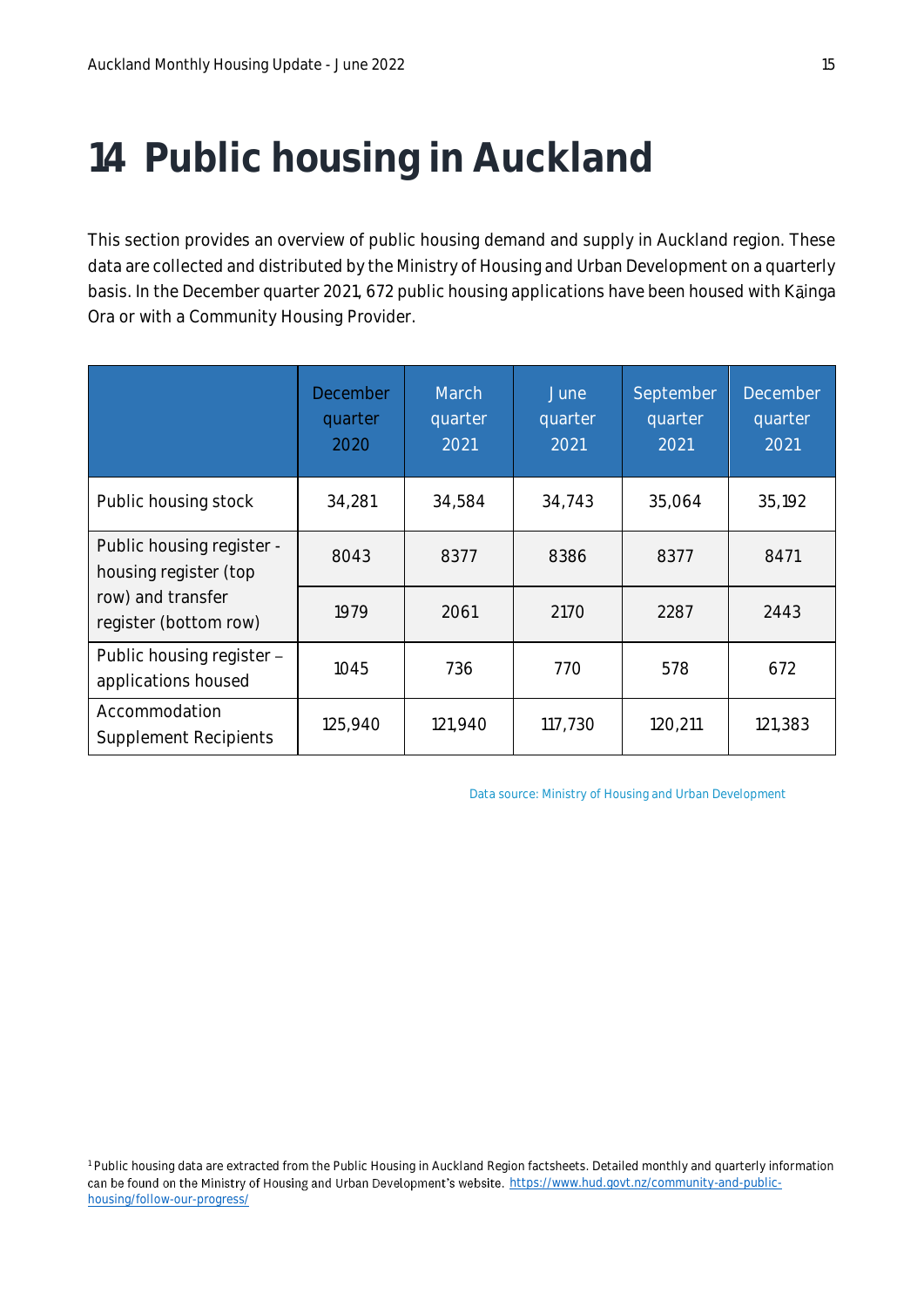### <span id="page-18-0"></span>**15 Notes on data and analysis**

#### **Dwellings consented and dwellings consented by type**

Monthly building consent information is sourced from Statistics New Zealand's InfoShare online portal, which includes counts of number of new dwellings consented, by type of dwelling.

#### **Dwellings consented by Auckland Plan monitoring boundaries**

Monthly data for individual building consents is supplied by Statistics New Zealand and mapped to properties by RIMU. This data is then analysed against its location relevant to the Auckland Plan monitoring boundaries, namely the 2010 Metropolitan Urban Limit (MUL) and the Rural Urban Boundary (RUB).

#### **Dwellings with CCCs issued (completions)**

Monthly building consent completions data is supplied by Auckland Council Building Control. The data shows the total number of dwelling units which have had Code Compliance Certificate (CCC) issued in that month. This gives an estimation of the number of dwellings being "completed", or "released to the market".

**Residential parcels created and residential parcels created inside the 2010 Metropolitan Urban Limit and the Rural Urban Boundary**

Parcel data is soured from Land Information New Zealand (LINZ). A new dataset is downloaded from the LINZ Data Service by RIMU monthly. A list of parcels created in the previous month is also downloaded; this is used to extract new parcels created in the previous month. The new parcels created data is then analysed for size, the Auckland Unitary Plan (decisions version) zone it falls in and its location relevant to the 2010 MUL and the RUB.

#### **Permanent and long-term migration**

Migration data is sourced from Statistics New Zealand's InfoShare online portal; arrivals, departures and net change are estimated for Auckland.

#### **Median residential sales price**

The Real Estate Institute of New Zealand (REINZ) produces monthly statistics on the median house price sales for Auckland from data provided to it by its members. This data is available on the REINZ website.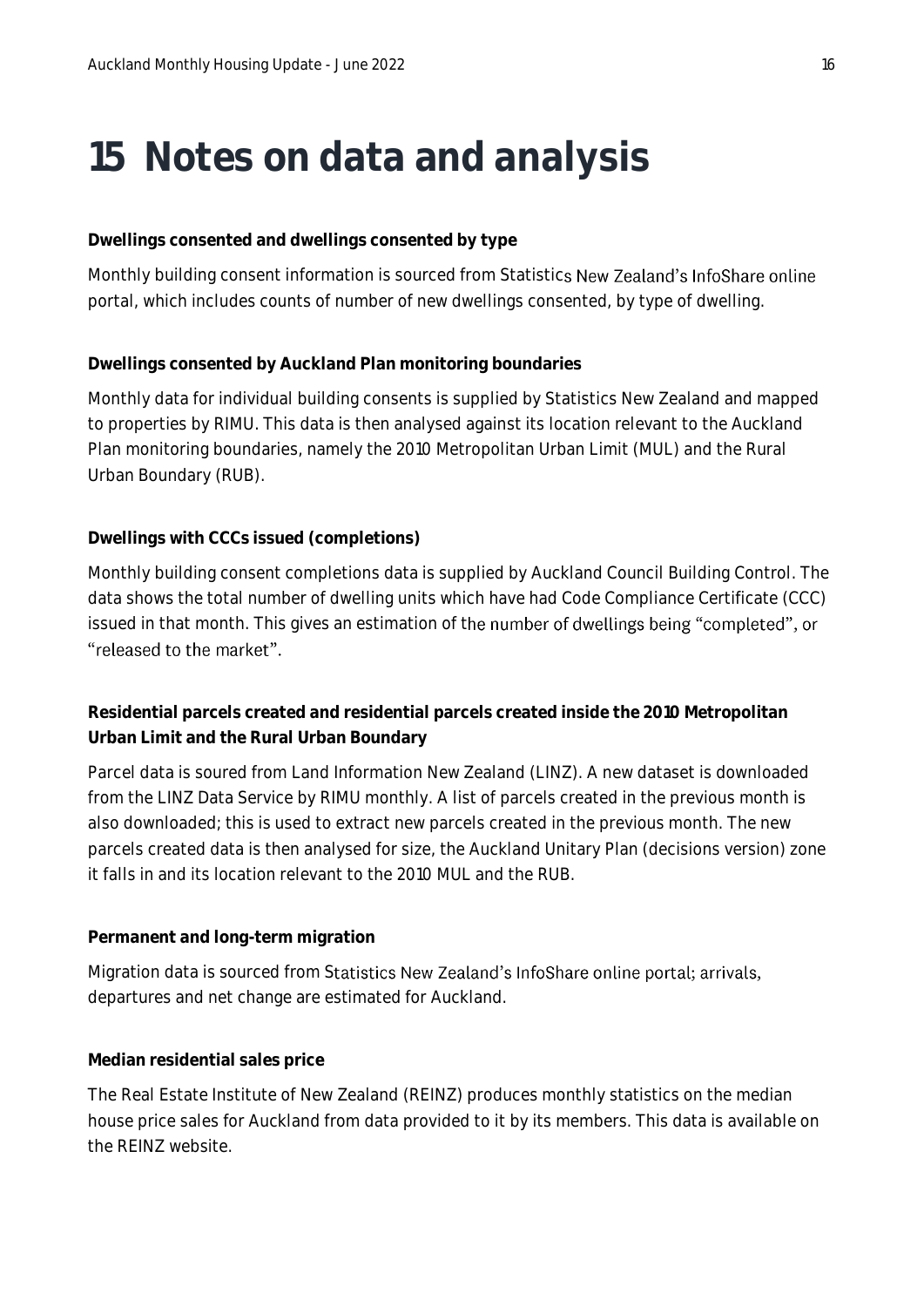#### **Public housing supply**

Public houses are properties owned or leased by Kainga Ora and registered Community Housing Providers (CHPs) that can be tenanted by people who are eligible for public housing. (definition extracted from Ministry of Housing and Urban Development 2019, Public Housing in Auckland Region factsheet September 2019, page 1. [https://www.hud.govt.nz/assets/Community-and-](https://www.hud.govt.nz/assets/Community-and-Public-Housing/Follow-our-progress/September-2019/Housing-regional-factsheets-September-2019/67824a28bb/Housing-regional-Factsheets-September-2019-Auckland.pdf)[Public-Housing/Follow-our-progress/September-2019/Housing-regional-factsheets-September-](https://www.hud.govt.nz/assets/Community-and-Public-Housing/Follow-our-progress/September-2019/Housing-regional-factsheets-September-2019/67824a28bb/Housing-regional-Factsheets-September-2019-Auckland.pdf)[2019/67824a28bb/Housing-regional-Factsheets-September-2019-Auckland.pdf\)](https://www.hud.govt.nz/assets/Community-and-Public-Housing/Follow-our-progress/September-2019/Housing-regional-factsheets-September-2019/67824a28bb/Housing-regional-Factsheets-September-2019-Auckland.pdf)

#### **Public Housing Register**

The Public Housing Register is comprised of a Housing Register and a Transfer Register. The Housing Register is prioritised by need and consists of public housing applicants who have been assessed as being eligible. The Transfer Register is made up of people already in public housing, but who have requested and are eligible for a transfer to another property. (definition extracted from Ministry of Housing and Urban Development 2019, Public Housing in Auckland factsheet September 2019, page 3. [https://www.hud.govt.nz/assets/Community-and-Public-Housing/Follow](https://www.hud.govt.nz/assets/Community-and-Public-Housing/Follow-our-progress/September-2019/Housing-regional-factsheets-September-2019/67824a28bb/Housing-regional-Factsheets-September-2019-Auckland.pdf)[our-progress/September-2019/Housing-regional-factsheets-September-](https://www.hud.govt.nz/assets/Community-and-Public-Housing/Follow-our-progress/September-2019/Housing-regional-factsheets-September-2019/67824a28bb/Housing-regional-Factsheets-September-2019-Auckland.pdf)[2019/67824a28bb/Housing-regional-Factsheets-September-2019-Auckland.pdf\)](https://www.hud.govt.nz/assets/Community-and-Public-Housing/Follow-our-progress/September-2019/Housing-regional-factsheets-September-2019/67824a28bb/Housing-regional-Factsheets-September-2019-Auckland.pdf)